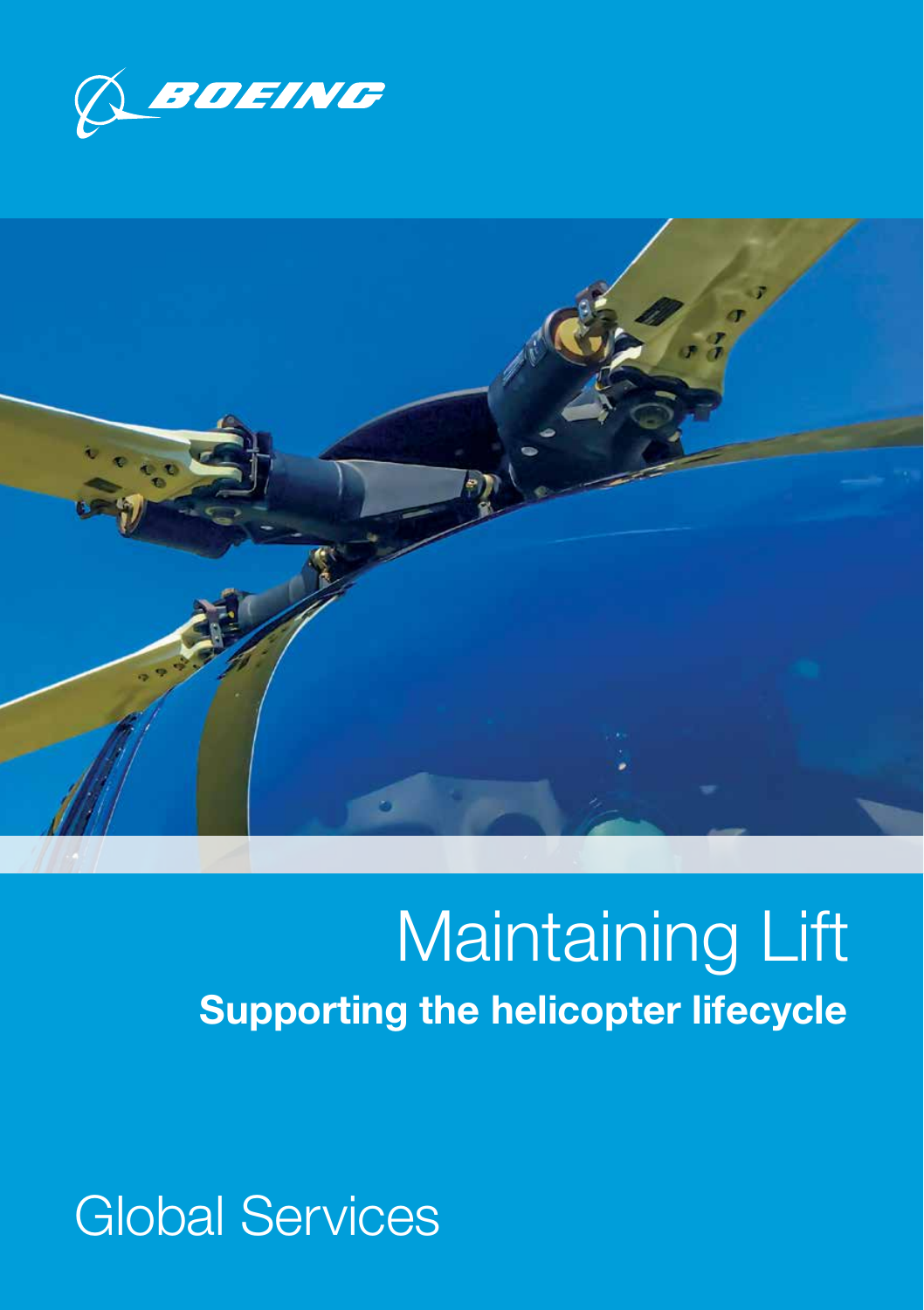## Maintaining Lift

### Supporting the helicopter lifecycle

The helicopter industry is continually evolving due to advancements in avionics to enhance safety, increased research and development, rising adoption of stringent regulatory policies, penetration of Automatic Dependent Surveillance–Broadcast (ADS-B) and the digital transformation to aid operations. As the landscape changes and digitization grows, consolidation in the ecosystem occurs and competition increases, companies must be ready to adapt.

Boeing provides integrated solutions to our global customers in the civil, commercial and military rotorcraft market. We bring innovation across the full spectrum of products and services for every phase of the helicopter lifecycle.

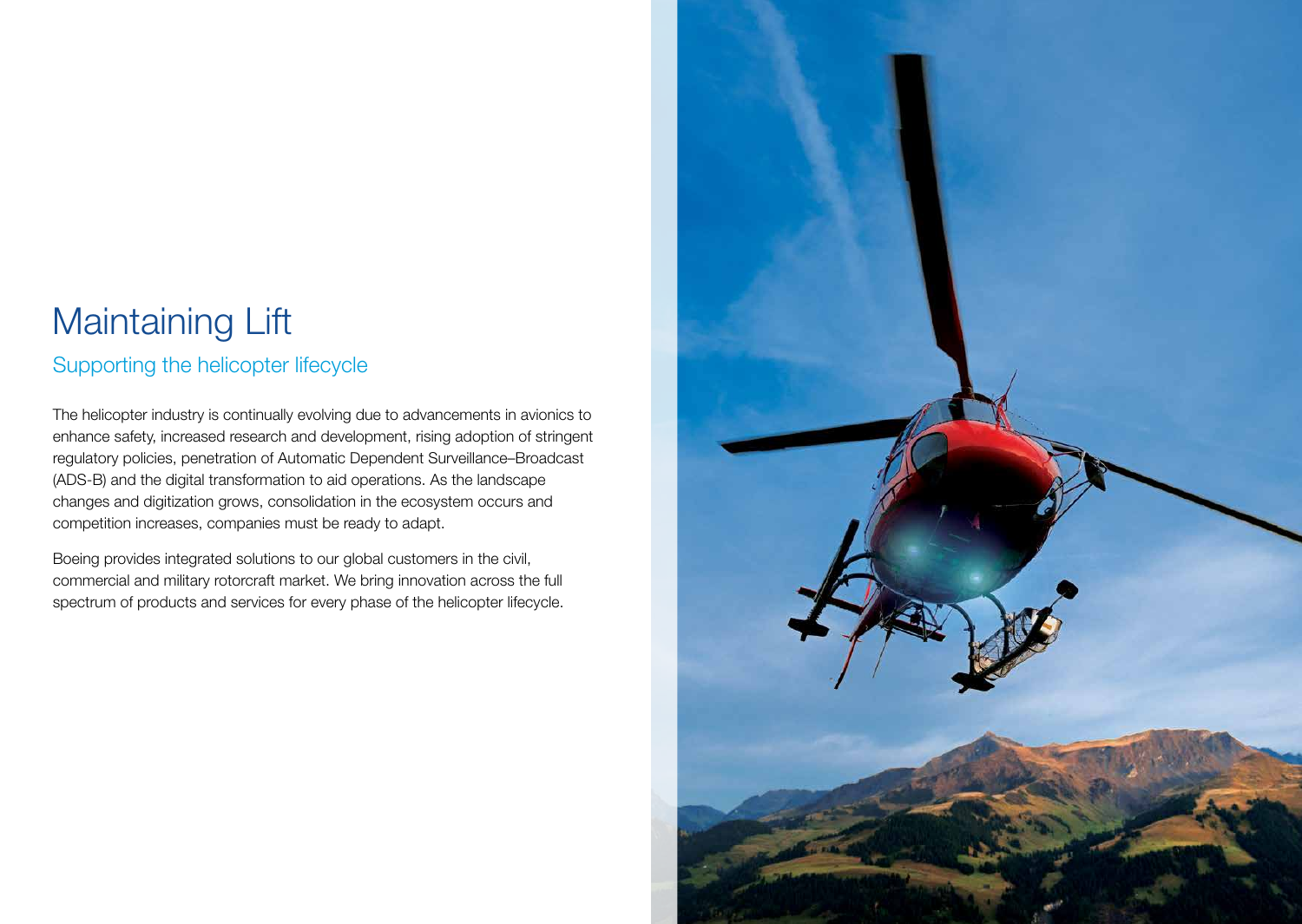

# OEMs and Tier 1 Suppliers

Increasing manufacturing efficiency through comprehensive parts and supply chain services

Military helicopter production will start to increase in about seven years due to new military rotorcraft programs. Worldwide civil rotorcraft production is expected to increase over the next 10 years as demand grows, especially in fields such as law enforcement, utility, search and rescue (SAR), and corporate transport.\* Helicopter original equipment manufacturers (OEMs) and Tier 1 suppliers face regular production floor challenges, such as ensuring availability of parts, efficient production lines and requirements are fulfilled by suppliers. Capacity, cost vs. profit, supply vs. demand and import/export are all taken into consideration as companies collaborate with their supply chain. Boeing is ready to provide tailored support to rotorcraft production programs worldwide.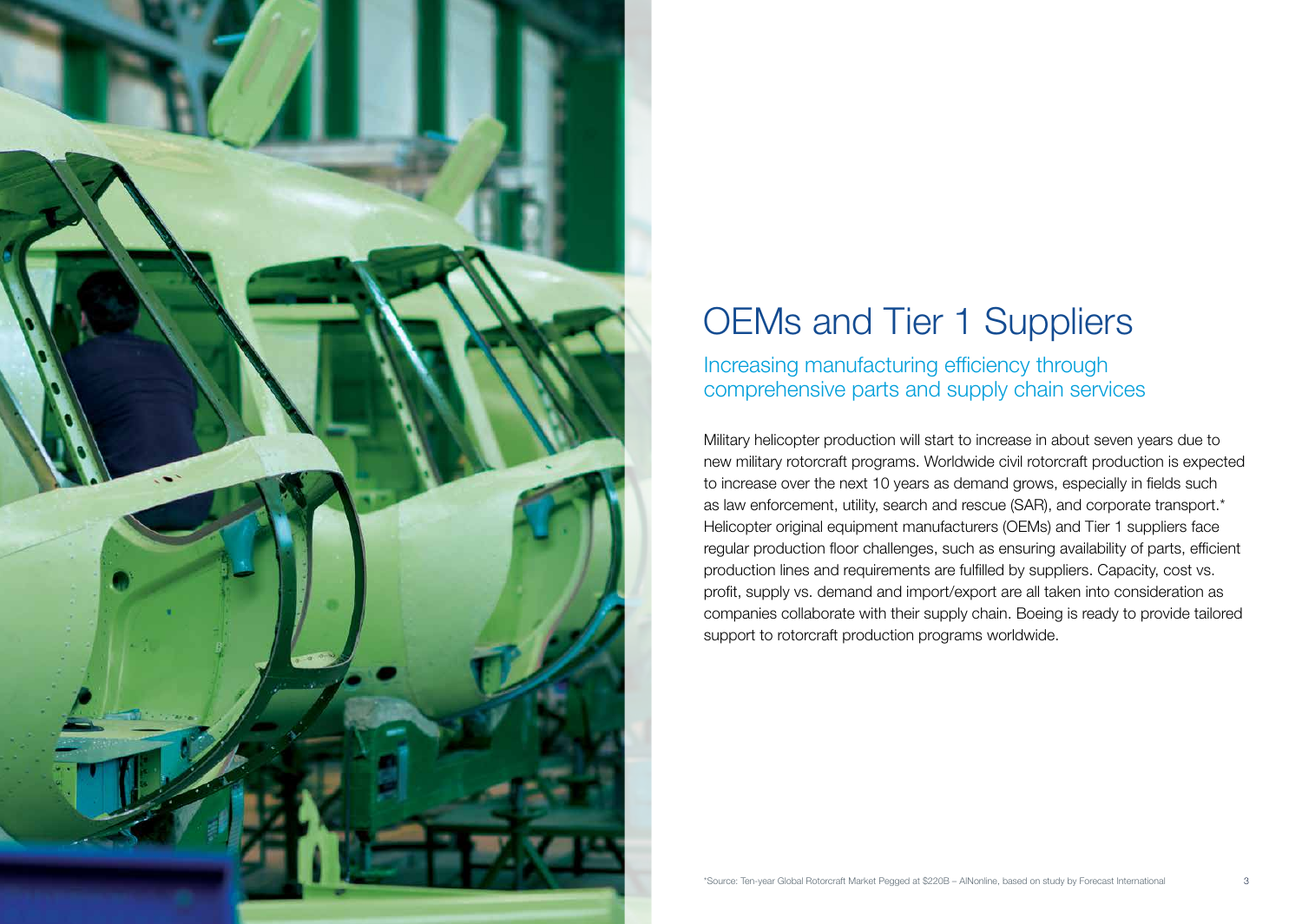## OEMs and Tier 1 Suppliers (cont.)

Boeing has the largest source of parts and a comprehensive portfolio of supply chain services to aid in your production environment, including:

#### Consumables, expendables, parts and tooling

- **Enhance visibility of fully traceable inventory, material availability and regional** access for greater response
- A comprehensive range of parts, materials and tools to support your global production network
- § Certified parts from approved suppliers and end-to-end quality control, ensuring safety and compliance
- **Provide hose assemblies for installation on new production aircraft**

#### **Chemicals**

- Access comprehensive coverage of chemicals and specialty materials across all customer platforms
- § Minimize waste and reduce overall cost of chemical management by tailoring a solution that fits your needs
- Partner with manufacturers with access to the latest qualification data to provide the broadest selection of chemicals and specialty materials in aerospace
- Supplying certified aerospace and defense products to specifications in varying quantity to minimize scrapping
- Environmental compliance, e.g., REACH (EU) and TSCA (US)

#### Supply chain services

- Drive improvements in planning, procurement, strategic sourcing, operations, after-sale and IT support, for aircraft on ground and in data analytics
- Create an optimum solution to reduce complexity and cost
- Improve efficiency, capability and capital allocation
- A strategic partner for global supply chain solutions
- Logistical support
- § Address customer challenges, providing full shipment and status visibility and door-to-door distribution
- § Excellent on-time-delivery and ability to adapt to requirements and provide customized solutions

#### Logistical support

- § Address customer challenges, providing full shipment and status visibility and door-to-door distribution
- Excellent on-time-delivery and ability to adapt to requirements and provide customized solutions

Boeing can help you increase manufacturing efficiency by ensuring component parts are readily available for assembly, simplifying data exchange, improving service levels and visibly lowering total supply chain costs. Our parts and chemical safeguards and certification help reduce operational risks and provide you with peace of mind knowing you're manufacturing a high-quality product for your customer.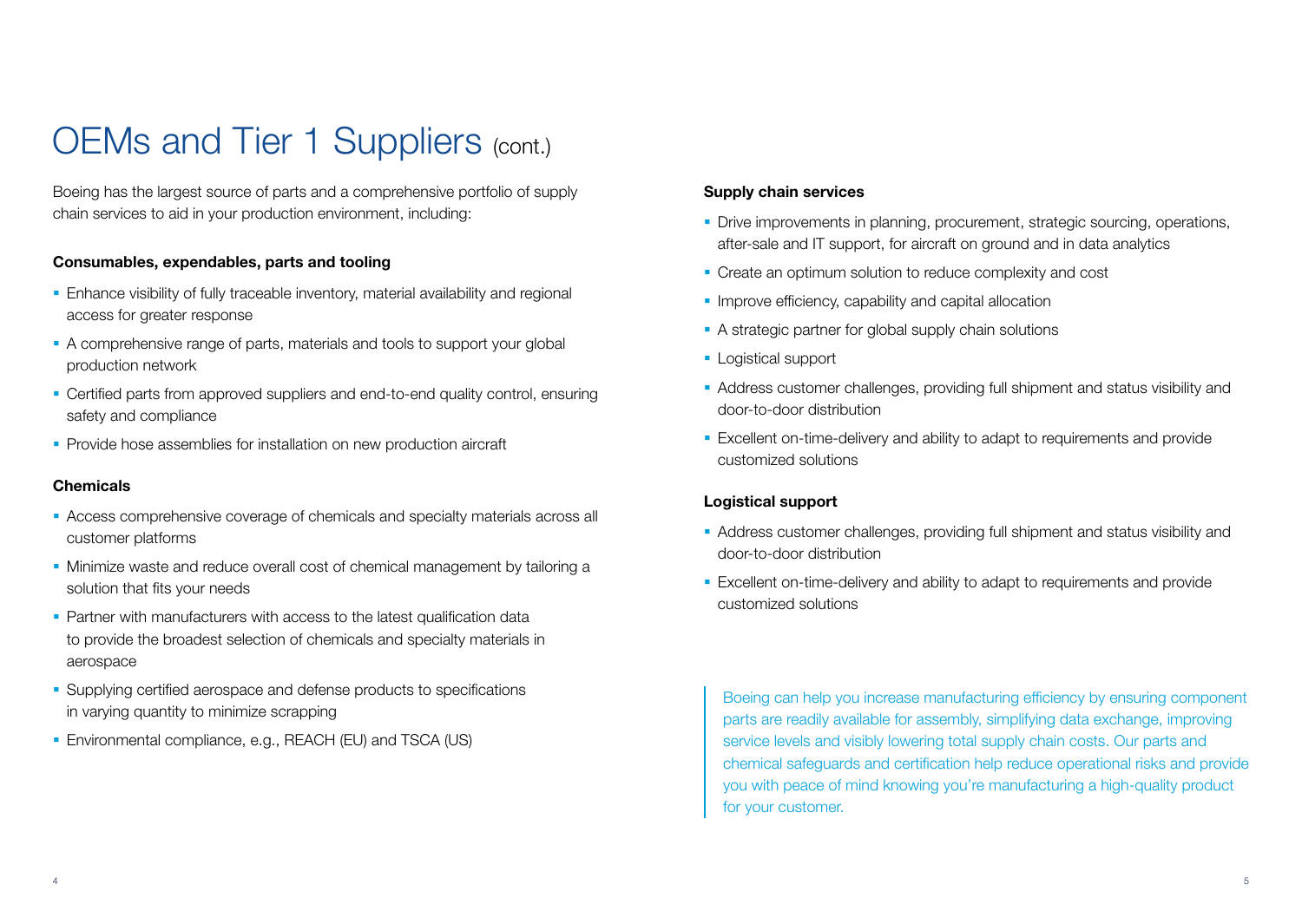

### Operators and Lessors

### Flight operational assistance across the helicopter sector

Based on the need to adapt to a broader marketplace, including sectors such as Emergency Medical Services (EMS) in more rural and remote environments within emerging countries, the industry is seeing a shift toward leasing becoming a very viable option over the coming years. Whether you are a lessor or an operator with a single helicopter in a fleet of many, ensuring flight operations run effectively is important to maintaining customer satisfaction and expanding your business.

Boeing has a long history and a wealth of experience in flight operations. We can help you across multiple markets and industries, including SAR, EMS, tourism, off-shore, corporate and more.

#### Flight planning and EFB solutions

- Worldwide Jeppesen navigation data and charts
- ForeFlight Mobile powerful app for flight planning, weather information, document management, flight logging and more; including your rotor-specific charts and SAR capabilities; easy to access directly in the flight deck
- ForeFlight Dispatch improves the efficiency, speed and productivity of flight departments of any size

#### Technical records and asset managed services

- § (On-Site) Digitization of your helicopter technical records, with optional near live completeness review to ensure a continued high-quality record keeping
- § At lease end or owner transfer, a review of all helicopter records to ensure compliance with terms and conditions set forth by (re-)delivery conditions and regulatory authorities
- § For helicopter lessors: assistance with daily lease data administration such as utilization collecting, invoicing cash allocations and more

#### International trip planning

- Our International Trip Planning team is available 24/7 to quickly support operational challenges and help you solve urgent issues.
	- Monitor ongoing changes across the globe for trip support
	- Latest in-country operational updates, including airport restrictions/ closures, plus assistance with operational and logistics complexities
	- Supporting any other unique requests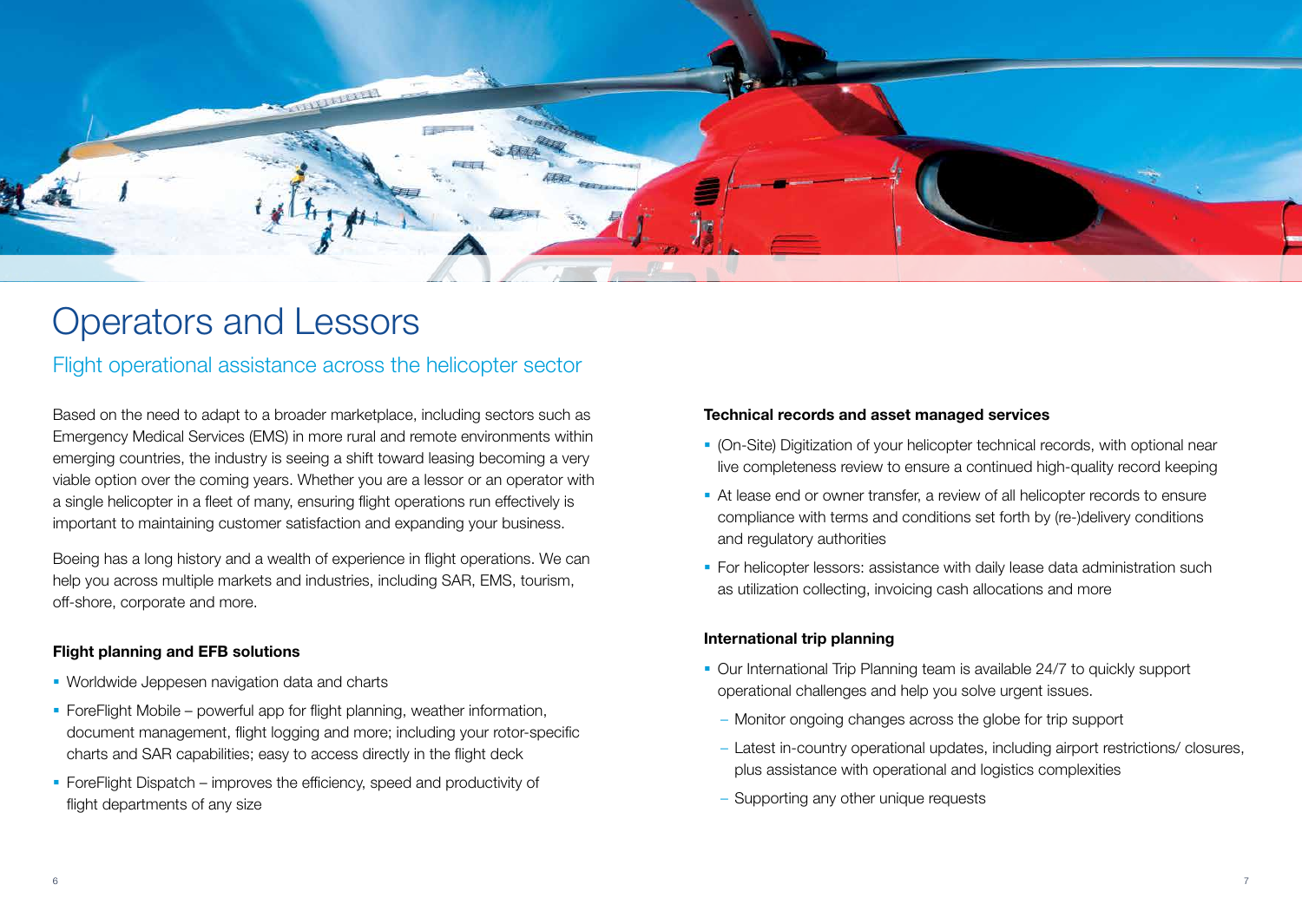# Training Schools and Academies

Supporting the growth and development of aviation professionals

Businesses in the rotorcraft industry are continually looking for qualified pilots and across multiple industries. There are also a number of companies dedicated to the growth and development of students to ensure they achieve the necessary certification.

Boeing has decades of trusted expertise in learning solutions to support training academies and schools by providing:

- Boeing Learning Solutions
	- Industry-leading theoretical content and examination delivery for training pilots
	- Flexible training options for self study, ground school and distance learning
	- Online and offline availability on Windows, MacOS or iOS devices
	- Managed learning software to keep track of all content and progress

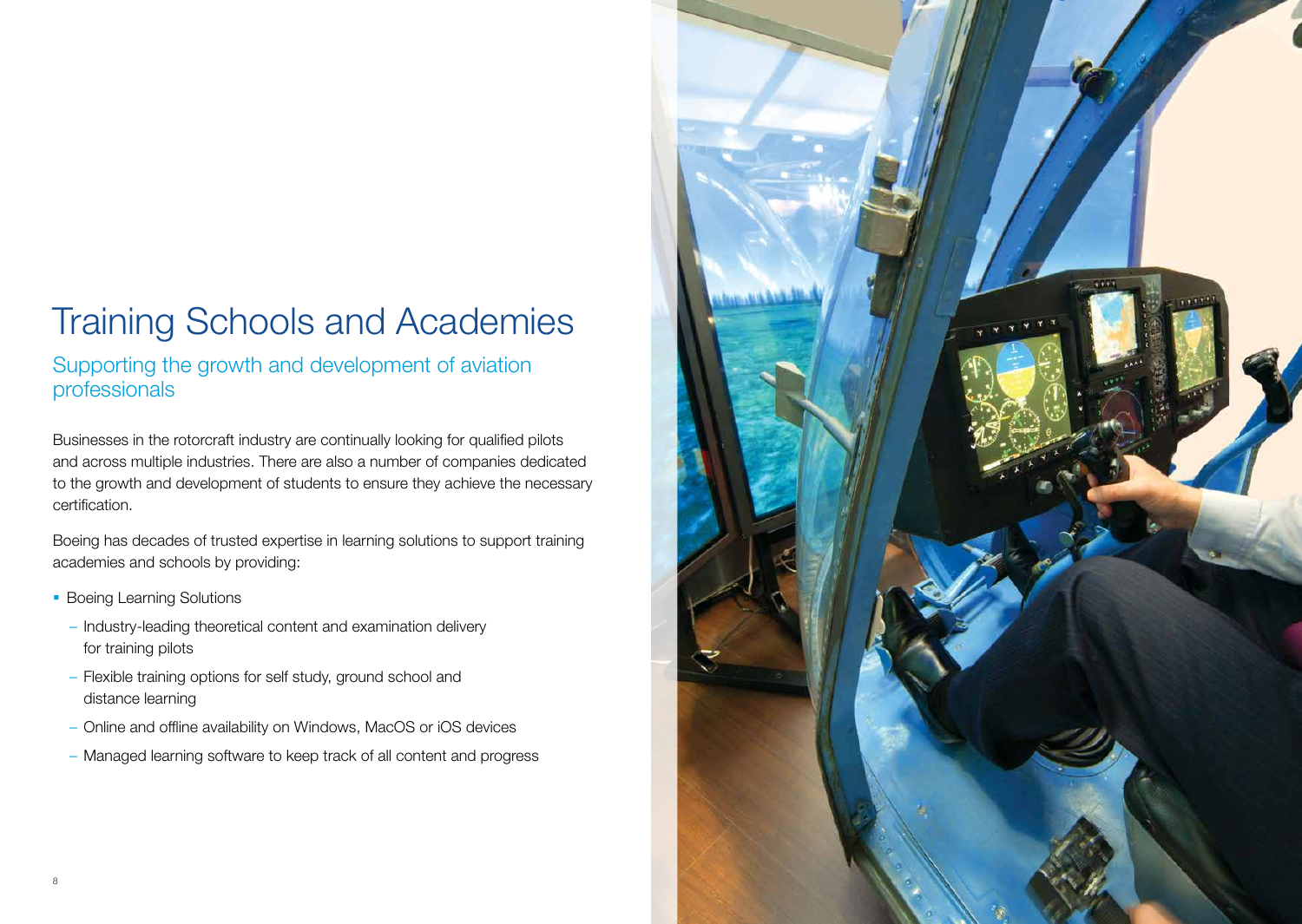

### Aftermarket

### Improving efficiency in Maintenance, Repair and Overhaul (MRO)

Ensuring the continuous safety and airworthiness of a helicopter is paramount to any owner or leasing company. Regular servicing, as well as maintenance, repair and overhaul, plays a vital part in the longevity of your fleet. This may include sourcing aircraft parts, overhaul, inspection checks, replacement of parts, defect rectification, and standard and custom modifications, plus regulatory compliance of the work.

Boeing connects customers and suppliers through a single platform that provides a best-fit supply chain solution to service the maintenance of global aircraft fleets. Whether you are an MRO facility or an OEM providing aftermarket services, our team can help.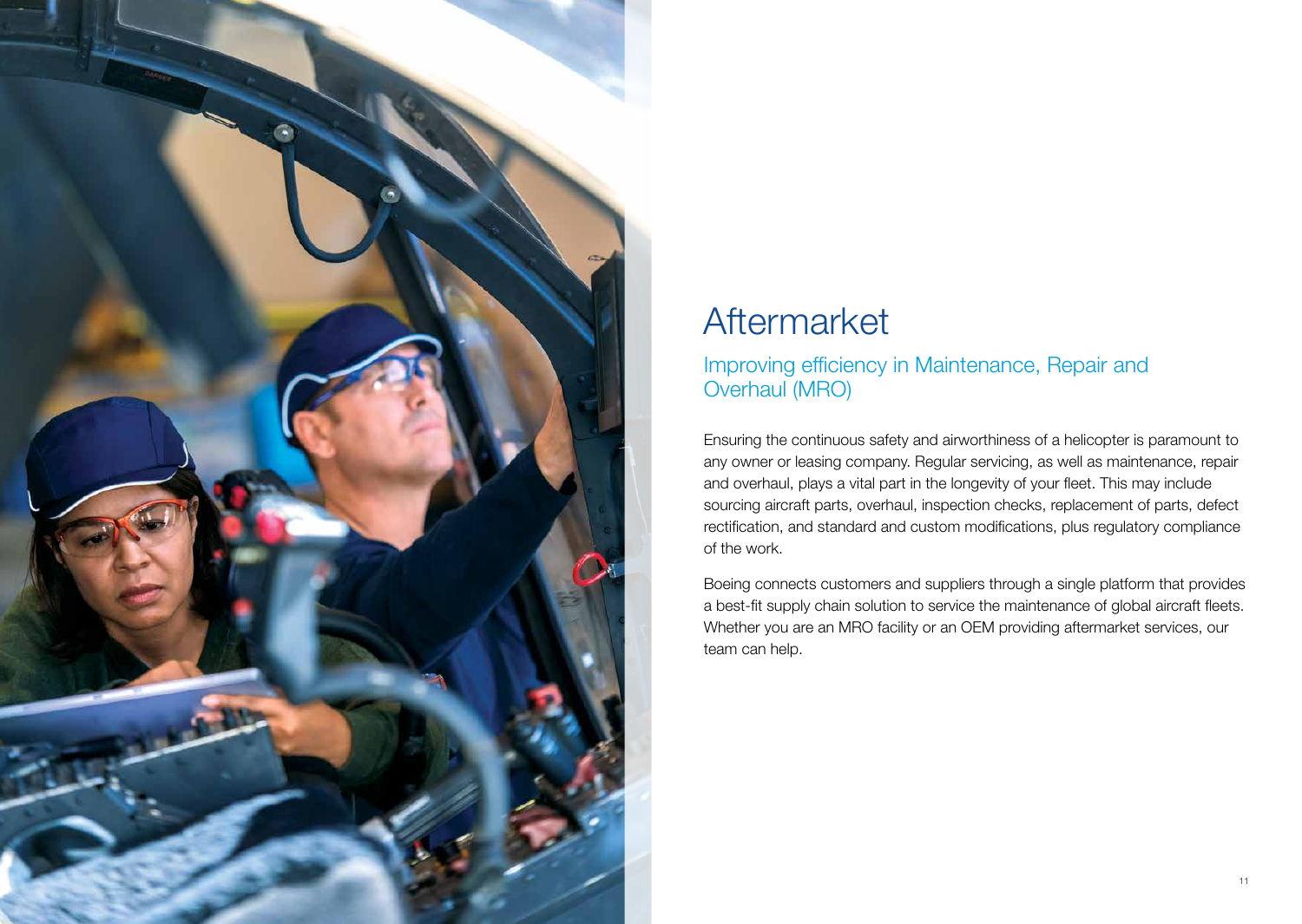### Aftermarket (cont.)

#### Consumables, expendables, parts and tooling

- § Global network of parts, supplies, tools and materials; offer a localized approach
- Fast, easy, and accurate e-commerce solutions tailored to your business
- § A comprehensive rotating exchange pool to help you reduce maintenance downtime and inventory investment
- § Build, test, and deliver more than 75,000 hose assemblies annually to ensure a solution is available to you
- § Global battery service network operating 24/7, 365

#### **Chemicals**

- Increase efficiency, reduce overhead costs and manage inventories, whether in chemicals, color retention aerospace coatings or color mixing, allowing you to focus on your core business
- Full traceability, meets 49CFR, IATA, IMDG/IMO and many other regulatory requirements (e.g., REACH (EU) and TSCA (US))
- Broadest selection of chemicals and specialty materials
- Supplying certified products to specifications in varying quantity to minimize scrapping

#### Supply chain services

- Enhance visibility of global inventory, material availability and regional access
- Collaborative enhancements to planning, procurement, strategic sourcing, operations and service, after-sale and IT support, aircraft-on-ground (AOG) and data analytics
- Manage programs for helicopter fleets ensuring quality management and developing specialized repair and exchange solutions

#### Military support

- Tailored offerings in military rotorcraft whenever, wherever you need us
- Documented track record of meeting requirements and exceeding customer expectations on multiple rotorcraft programs

#### Logistical support

- Creating solutions for customers, providing full tracking visibility
- Excellent on-time-delivery, ability to adapt to requirements and provide tailored delivery

With more than one million stock-keeping units (SKU) and our combined capabilities from Boeing is leading the way in parts and supply chain solutions for our customers.